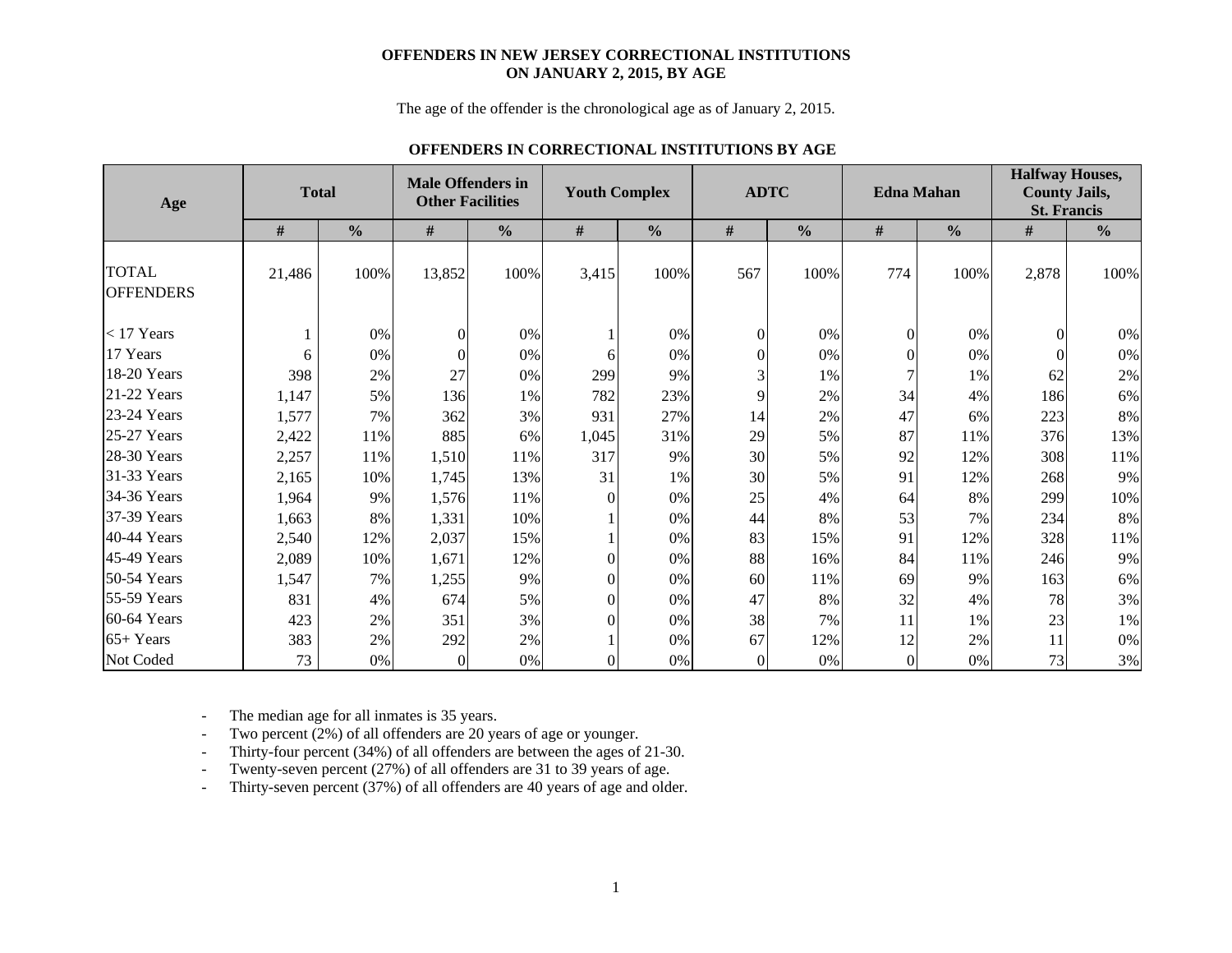# **Prison Complex Offenders By Age**

| <b>Institution</b>   | <b>Total</b> | < 17<br>Years  | 17<br>Years | 18-20<br>Years | $21 - 22$<br>Years | $23 - 24$<br>Years | $25 - 27$<br>Years | 28-30<br><b>Years</b> | $31 - 33$<br>Years | 34-36<br>Years | 37-39<br>Years | 40-44<br>Years | 45-49<br>Years | 50-54<br>Years | 55-59<br>Years | 60-64<br><b>Years</b> | $65+$<br>Years          | <b>Not</b><br>Coded |
|----------------------|--------------|----------------|-------------|----------------|--------------------|--------------------|--------------------|-----------------------|--------------------|----------------|----------------|----------------|----------------|----------------|----------------|-----------------------|-------------------------|---------------------|
|                      |              |                |             |                |                    |                    |                    |                       |                    |                |                |                |                |                |                |                       |                         |                     |
| <b>Bayside</b>       | 1,130        | $\mathbf 0$    | $\mathbf 0$ | $\mathbf{1}$   | 9                  | 28                 | 89                 | 163                   | 184                | 152            | 108            | 161            | 118            | 66             | 31             | 17                    | 3                       | $\mathbf 0$         |
| <b>Main</b>          | 100%         | 0%             | 0%          | 0%             | 1%                 | 2%                 | 8%                 | 14%                   | 16%                | 13%            | 10%            | 14%            | 10%            | 6%             | 3%             | 2%                    | 0%                      | 0%                  |
| <b>Bayside</b>       | 686          | 0              | 0           | $\overline{O}$ | 0                  | 7                  | 25                 | 73                    | 101                | 95             | 63             | 121            | 101            | 65             | 25             | 8                     | $\overline{\mathbf{c}}$ | $\Omega$            |
| Farm                 | 100%         | 0%             | 0%          | 0%             | 0%                 | 1%                 | 4%                 | 11%                   | 15%                | 14%            | 9%             | 18%            | 15%            | 9%             | 4%             | 1%                    | 0%                      | $0\%$               |
| <b>Bayside</b>       | 348          | 0              | 0           | $\overline{0}$ |                    | 4                  | 9                  | 44                    | 49                 | 45             | 45             | 52             | 42             | 38             | 17             |                       |                         | 0                   |
| Ancora               | 100%         | 0%             | 0%          | 0%             | 0%                 | 1%                 | 3%                 | 13%                   | 14%                | 13%            | 13%            | 15%            | 12%            | 11%            | 5%             | 0%                    | 0%                      | 0%                  |
| <b>Bayside Total</b> | 2,164        | $\overline{0}$ | $\mathbf 0$ | $\mathbf{1}$   | 10                 | 39                 | 123                | 280                   | 334                | 292            | 216            | 334            | 261            | 169            | 73             | 26                    | $6\phantom{1}6$         | $\mathbf 0$         |
|                      | 100%         | 0%             | 0%          | 0%             | 0%                 | 2%                 | 6%                 | 13%                   | 15%                | 13%            | 10%            | 15%            | 12%            | 8%             | 3%             | 1%                    | 0%                      | 0%                  |
| <b>CRAF</b>          | 257          | $\mathbf 0$    | $\mathbf 0$ | $\overline{0}$ | 0                  | $\mathbf 0$        | 3                  | 30                    | 40                 | 35             | 24             | 34             | 48             | 25             | 14             | $\overline{c}$        | $\overline{c}$          | $\mathbf 0$         |
| <b>Jones Farm</b>    | 100%         | 0%             | 0%          | 0%             | 0%                 | 0%                 | 1%                 | 12%                   | 16%                | 14%            | 9%             | 13%            | 19%            | 10%            | 5%             | 1%                    | 1%                      | 0%                  |
| <b>CRAF</b>          | 491          | 0              | 0           | 11             | 20                 | 32                 | 45                 | 67                    | 67                 | 50             | 41             | 64             | 44             | 35             | 13             | $\Omega$              | $\overline{\mathbf{c}}$ | 0                   |
| Reception            | 100%         | 0%             | 0%          | 2%             | 4%                 | 7%                 | 9%                 | 14%                   | 14%                | 10%            | 8%             | 13%            | 9%             | 7%             | 3%             | 0%                    | 0%                      | 0%                  |
| <b>CRAF Total</b>    | 748          | $\mathbf 0$    | $\mathbf 0$ | 11             | 20                 | 32                 | 48                 | 97                    | 107                | 85             | 65             | 98             | 92             | 60             | 27             | $\overline{2}$        | 4                       | $\mathbf 0$         |
|                      | 100%         | 0%             | 0%          | 1%             | 3%                 | 4%                 | 6%                 | 13%                   | 14%                | 11%            | 9%             | 13%            | 12%            | 8%             | 4%             | 0%                    | 1%                      | 0%                  |
| <b>East Jersey</b>   | 1,194        | $\mathbf 0$    | $\mathbf 0$ | $\overline{0}$ | 3                  | 10                 | 56                 | 77                    | 110                | 112            | 134            | 197            | 168            | 152            | 90             | 51                    | 34                      | $\mathbf 0$         |
|                      | 100%         | 0%             | 0%          | 0%             | 0%                 | 1%                 | 5%                 | 6%                    | 9%                 | 9%             | 11%            | 16%            | 14%            | 13%            | 8%             | 4%                    | 3%                      | 0%                  |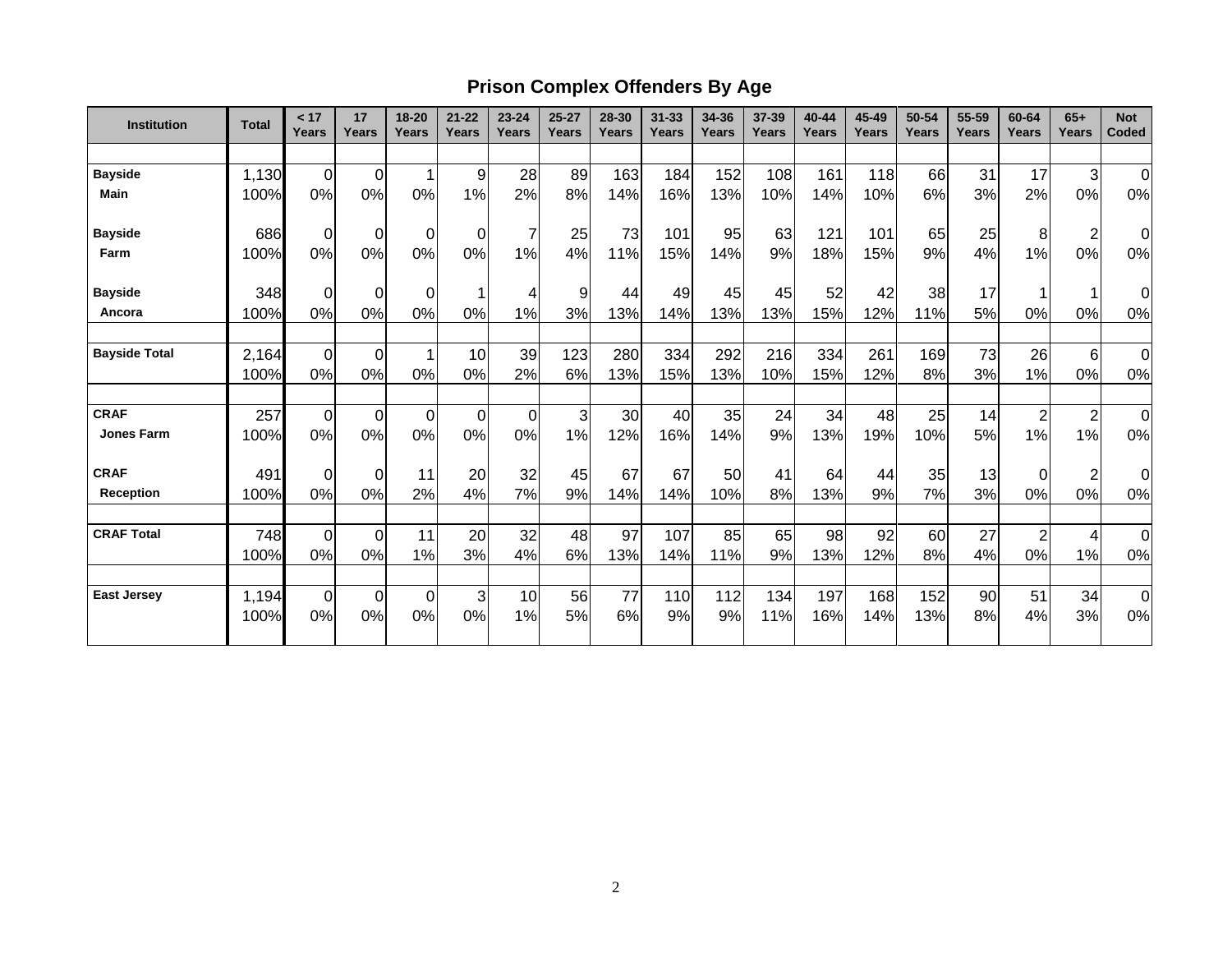### **Prison Complex Offenders By Age**

| <b>Institution</b>                                  | <b>Total</b> | < 17<br>Years  | 17<br>Years | $18 - 20$<br>Years | $21 - 22$<br>Years | $23 - 24$<br>Years | $25 - 27$<br>Years | 28-30<br>Years | $31 - 33$<br>Years | 34-36<br>Years | 37-39<br>Years | 40-44<br>Years | 45-49<br>Years | 50-54<br>Years | 55-59<br>Years | 60-64<br>Years | $65+$<br>Years | <b>Not</b><br>Coded |
|-----------------------------------------------------|--------------|----------------|-------------|--------------------|--------------------|--------------------|--------------------|----------------|--------------------|----------------|----------------|----------------|----------------|----------------|----------------|----------------|----------------|---------------------|
|                                                     |              |                |             |                    |                    |                    |                    |                |                    |                |                |                |                |                |                |                |                |                     |
| <b>NJ State Prison</b>                              | 1,695        | $\Omega$       | 0           | 5                  | 17                 | 46                 | 117                | 163            | 148                | 175            | 165            | 265            | 218            | 159            | 97             | 53             | 67             | $\Omega$            |
|                                                     | 100%         | 0%             | 0%          | 0%                 | 1%                 | 3%l                | 7%                 | 10%            | 9%                 | 10%            | 10%            | 16%            | 13%            | 9%             | 6%             | 3%             | 4%             | 0%                  |
|                                                     |              |                |             |                    |                    |                    |                    |                |                    |                |                |                |                |                |                |                |                |                     |
| <b>Northern</b>                                     | 2,105        | $\overline{0}$ | 0           | $\overline{2}$     | 13                 | 36                 | 126                | 176            | 224                | 238            | 230            | 329            | 288            | 215            | 101            | 80             | 47             | $\mathbf 0$         |
| Main                                                | 100%         | 0%             | 0%          | 0%                 | 1%                 | 2%                 | 6%                 | 8%             | 11%                | 11%            | 11%            | 16%            | 14%            | 10%            | 5%             | 4%             | 2%             | 0%                  |
| <b>Northern</b>                                     | 492          | $\Omega$       | 0           | 6                  | 26                 | 41                 | 54                 | 64             | 65                 | 52             | 33             | 54             | 47             | 31             | 9              | 6              | 4              | $\Omega$            |
| <b>Ad Seg Male</b>                                  | 100%         | 0%             | 0%          | 1%                 | 5%                 | 8%                 | 11%                | 13%            | 13%                | 11%            | 7%             | 11%            | 10%            | 6%             | 2%             | 1%             | 1%             | 0%                  |
|                                                     |              |                |             |                    |                    |                    |                    |                |                    |                |                |                |                |                |                |                |                |                     |
| <b>Northern Total</b>                               | 2,597        | $\Omega$       | $\Omega$    | 8                  | 39                 | 77                 | 180                | 240            | 289                | 290            | 263            | 383            | 335            | 246            | 110            | 86             | 51             | $\mathbf 0$         |
|                                                     | 100%         | 0%             | 0%          | 0%                 | 2%                 | 3%                 | 7%                 | 9%             | 11%                | 11%            | 10%            | 15%            | 13%            | 9%             | 4%             | 3%             | 2%             | 0%                  |
| <b>Southern</b>                                     | 2,086        | $\Omega$       | $\Omega$    | $\Omega$           |                    | 37                 | 129                | 291            | 344                | 269            | 206            | 319            | 236            | 152            | 60             | 21             | 15             | $\mathbf 0$         |
|                                                     | 100%         | 0%             | 0%          | 0%                 | 0%                 | 2%                 | 6%                 | 14%            | 16%                | 13%            | 10%            | 15%            | 11%            | 7%             | 3%             | 1%             | 1%             | 0%                  |
|                                                     |              |                |             |                    |                    |                    |                    |                |                    |                |                |                |                |                |                |                |                |                     |
| <b>South Woods</b>                                  | 3,368        | $\Omega$       | $\Omega$    | $\overline{2}$     | 40                 | 121                | 232                | 362            | 413                | 353            | 282            | 441            | 361            | 317            | 217            | 112            | 115            | 0                   |
|                                                     | 100%         | 0%             | 0%          | 0%                 | 1%                 | 4%                 | 7%                 | 11%            | 12%                | 10%            | 8%             | 13%            | 11%            | 9%             | 6%             | 3%             | 3%             | 0%                  |
| <b>Subtotal</b>                                     | 13,852       | $\bf{0}$       | $\bf{0}$    | 27                 | 136                | 362                | 885                | 1,510          | 1,745              | 1,576          | 1,331          | 2,037          | 1,671          | 1,255          | 674            | 351            | 292            | $\bf{0}$            |
| <b>Male Offenders in</b><br><b>Other Facilities</b> | 100%         | 0%             | 0%          | 0%                 | 1%                 | 3%                 | 6%                 | 11%            | 13%                | 11%            | 10%            | 15%            | 12%            | 9%             | 5%             | 3%             | 2%             | 0%                  |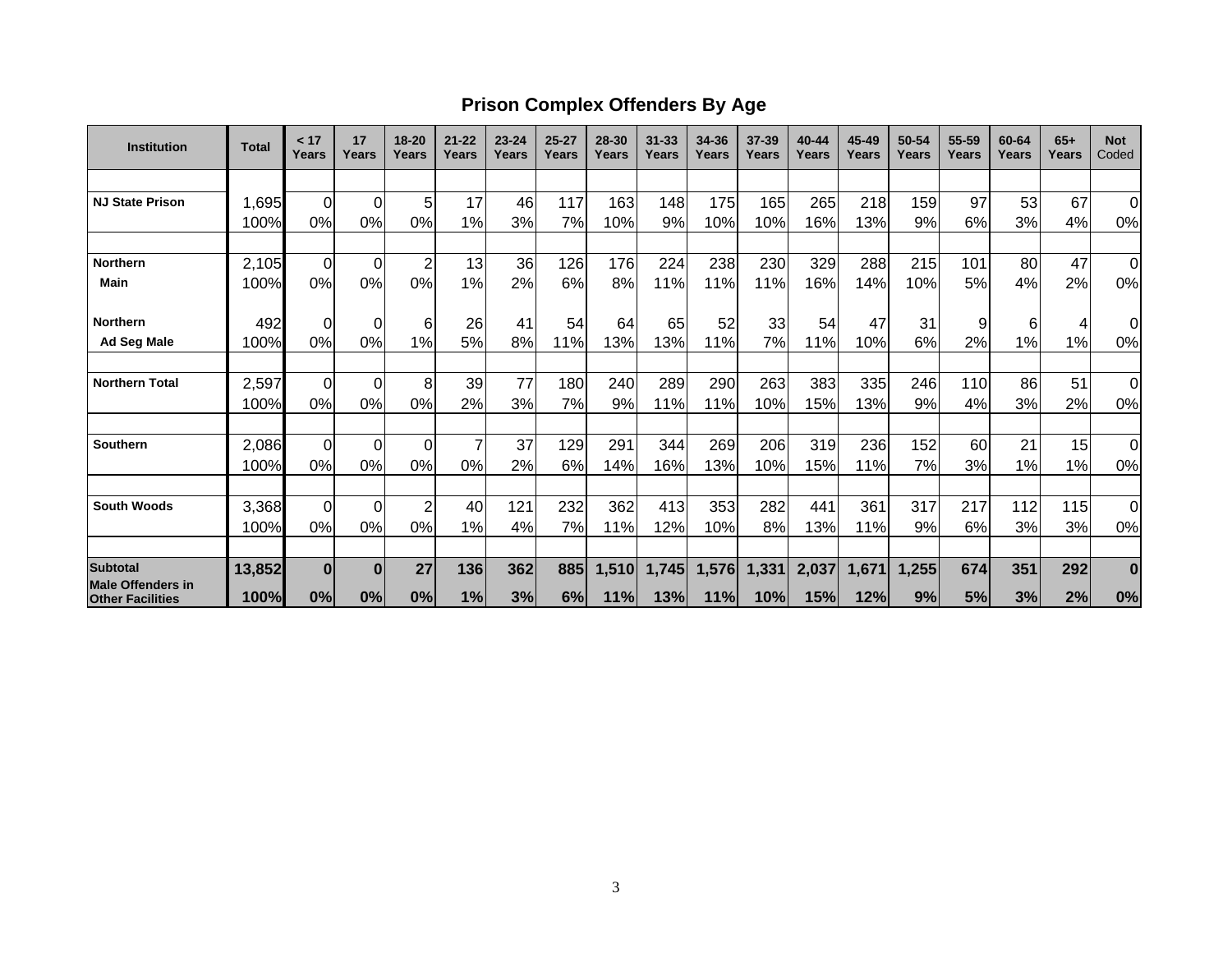**Prison Complex Offenders By Age**

| <b>Institution</b>    | <b>Total</b> | < 17<br>Years | 17<br>Years | $18 - 20$<br>Years | $21 - 22$<br>Years | $23 - 24$<br>Years | $25 - 27$<br>Years | 28-30<br>Years | $31 - 33$<br>Years | 34-36<br>Years | $37 - 39$<br>Years | 40-44<br>Years | 45-49<br>Years | 50-54<br>Years | 55-59<br>Years | 60-64<br>Years | $65+$<br>Years | <b>Not</b><br>Coded |
|-----------------------|--------------|---------------|-------------|--------------------|--------------------|--------------------|--------------------|----------------|--------------------|----------------|--------------------|----------------|----------------|----------------|----------------|----------------|----------------|---------------------|
|                       |              |               |             |                    |                    |                    |                    |                |                    |                |                    |                |                |                |                |                |                |                     |
| <b>ADTC</b>           | 567          |               |             | 3                  | 9                  | 14                 | 29                 | 30             | 30                 | 25             | 44                 | 83             | 88             | 60             | 47             | 38             | 67             | 0                   |
|                       | 100%         | 0%            | 0%l         | $1\%$              | 2%                 | 2%                 | 5%                 | 5%             | 5%                 | 4%             | 8%                 | 15%            | 16%            | $1\%$          | 8%             | 7%             | 12%            | 0%                  |
|                       |              |               |             |                    |                    |                    |                    |                |                    |                |                    |                |                |                |                |                |                |                     |
| <b>Subtotal</b>       | 14,419       | $\bf{0}$      |             | 30 <sub>l</sub>    | 145                | 376                | 914                | 1,540          | 1,775              | 1,601          | 1,375              | 2,120          | 1,759          | 1,315          | 721            | 389            | 359            | $\bf{0}$            |
|                       | 100%         | 0%            | 0%          | 0%                 | 1%                 | 3%                 | 6%                 | 11%            | 12%                | 11%            | 10%                | 15%            | 12%            | 9%             | 5%             | 3%             | 2%             | 0%                  |
|                       |              |               |             |                    |                    |                    |                    |                |                    |                |                    |                |                |                |                |                |                |                     |
| <b>Mahan - Female</b> | 774          |               |             |                    | 34                 | 47                 | 87                 | 92             | 91                 | 64             | 53                 | 91             | 84             | 69             | 32             | 11             | 12             | 0                   |
| Prison                | 100%         | 0%            | 0%l         | $1\%$              | 4%                 | 6%                 | 1%                 | 12%            | 12%                | 8%             | 7%                 | 12%            | 11%            | 9%             | 4%             | $1\%$          | 2%             | 0%                  |
|                       |              |               |             |                    |                    |                    |                    |                |                    |                |                    |                |                |                |                |                |                |                     |
| <b>Total Prison</b>   | 15,193       |               |             | 37                 | 179                | 423                | 1,001              | 1,632          | 1,866              | 1,665          | 428                | 2,211          | ,843           | 1,384          | 753            | 400            | 371            | $\bf{0}$            |
| <b>Complex</b>        | 100%         | 0%            | 0%          | 0%                 | 1%                 | 3%                 | 7%l                | 11%            | 12%l               | 11%l           | 9%                 | 15%            | 12%l           | 9%             | 5%             | 3%             | 2%             | 0%                  |

**ADTC** MALE OFFENDERS IN OTHER FACILITIES

**FEMALE OFFENDERS** 



The median age at ADTC is 45 years.

Thirty-seven percent (37%) of the ADTC offenders are 50 years of age or older. This may be compared with 18.5% of Male Offenders in Other Facilities and 16% of female (Edna Mahan) offenders.



The median age for Male Offenders in Other Facilities is 38 years.

Forty-one percent (41%) of Male Offenders in Other Facilities are age 25 to 36 (ADTC excluded).



The median age for female inmates (Edna Mahan) is 35 years.

Forty-three percent (43%) of the women at Edna Mahan are age 25 to 36.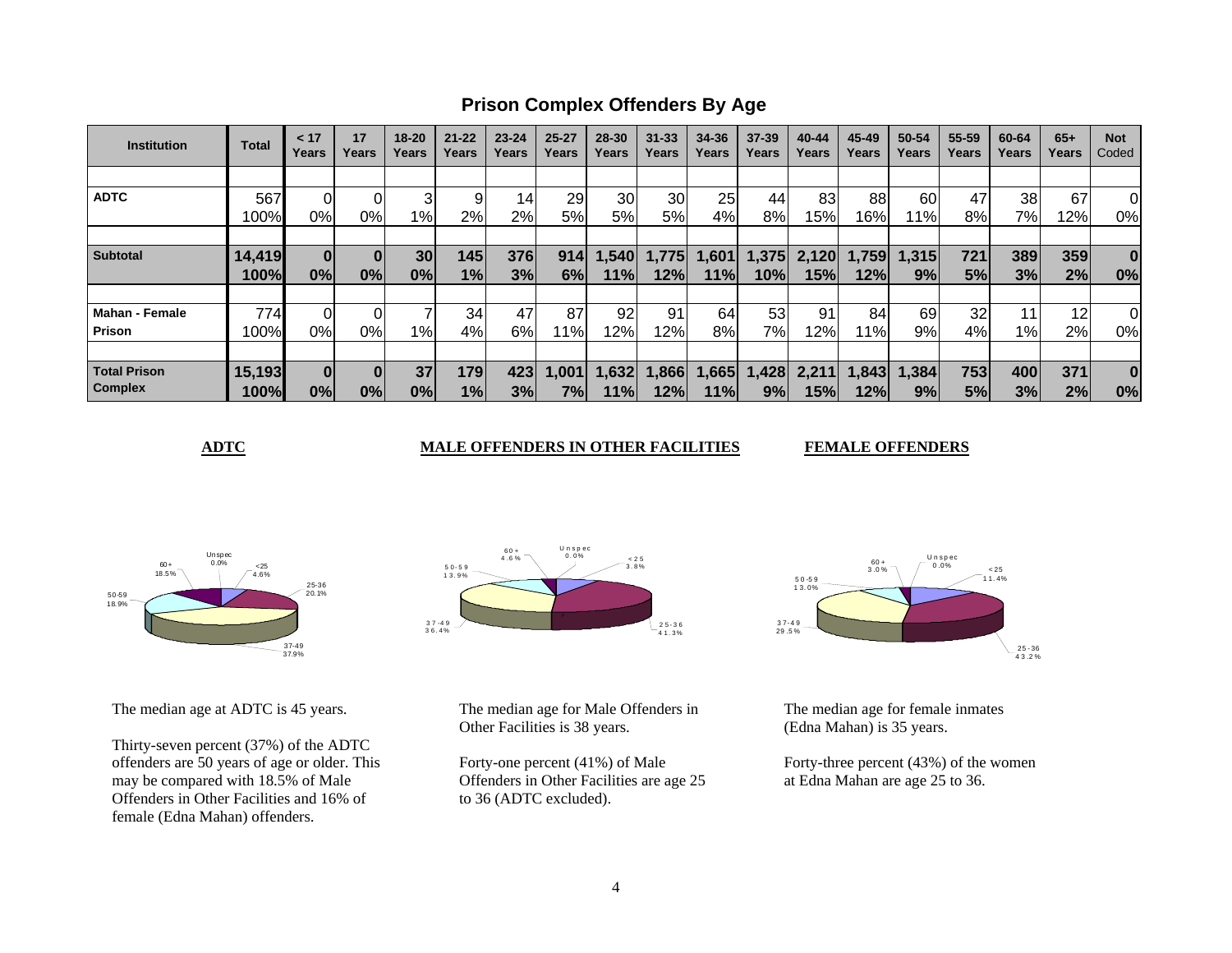# **Youth Complex Offenders By Age**

| <b>Institution</b>         | <b>Total</b> | < 17<br>Years | 17<br>Years    | 18-20<br>Years | $21 - 22$<br>Years | $23 - 24$<br>Years | $25 - 27$<br>Years | 28-30<br>Years | $31 - 33$<br>Years | 34-36<br>Years | 37-39<br>Years | 40-44<br>Years | 45-49<br>Years | 50-54<br>Years | 55-59<br>Years | 60-64<br>Years | $65+$<br>Years | <b>Not</b><br>Coded |
|----------------------------|--------------|---------------|----------------|----------------|--------------------|--------------------|--------------------|----------------|--------------------|----------------|----------------|----------------|----------------|----------------|----------------|----------------|----------------|---------------------|
|                            |              |               |                |                |                    |                    |                    |                |                    |                |                |                |                |                |                |                |                |                     |
| <b>Garden State</b>        | 1,651        | 1             | 6              | 165            | 383                | 395                | 531                | 154            | 15                 | $\overline{0}$ | 0              | 0              | $\Omega$       | 0              |                | $\Omega$       | 1              | $\Omega$            |
|                            | 100%         | 0%            | 0%             | 10%            | 23%                | 24%                | 32%                | 9%             | 1%                 | 0%             | 0%             | 0%             | 0%             | 0%             | 0%             | 0%             | 0%             | 0%                  |
|                            |              |               |                |                |                    |                    |                    |                |                    |                |                |                |                |                |                |                |                |                     |
| <b>Mountainview</b>        | 898          | $\mathbf 0$   | $\Omega$       | 108            | 236                | 272                | 218                | 57             | 7                  | $\mathbf 0$    | $\Omega$       | $\Omega$       | $\Omega$       | 0              | $\Omega$       | $\Omega$       | $\mathbf 0$    | $\overline{0}$      |
|                            | 100%         | 0%            | 0%             | 12%            | 26%                | 30%                | 24%                | 6%             | 1%                 | 0%             | 0%             | 0%             | 0%             | 0%             | 0%             | 0%             | 0%             | 0%                  |
|                            |              |               |                |                |                    |                    |                    |                |                    |                |                |                |                |                |                |                |                |                     |
| Wagner                     | 457          | $\mathbf 0$   | $\overline{0}$ |                | 74                 | 149                | 175                | 54             | 4                  | $\mathbf 0$    | $\Omega$       | $\Omega$       | $\Omega$       | $\mathbf 0$    | $\Omega$       | $\Omega$       | $\overline{0}$ | 0                   |
| <b>Main</b>                | 100%         | 0%            | 0%             | 0%             | 16%                | 33%                | 38%                | 12%            | 1%                 | 0%             | 0%             | 0%             | 0%             | 0%             | 0%             | 0%             | 0%             | 0%                  |
|                            |              |               |                |                |                    |                    |                    |                |                    |                |                |                |                |                |                |                |                |                     |
| Wagner                     | 265          | $\mathbf 0$   | $\overline{0}$ | 25             | 68                 | 74                 | 71                 | 25             | 0                  | $\pmb{0}$      |                |                | 0              | 0              |                | 0              | $\overline{0}$ | 0l                  |
| Ad Seg                     | 100%         | 0%            | 0%             | 9%             | 26%                | 28%                | 27%                | 9%             | 0%                 | 0%             | 0%             | 0%             | 0%             | 0%             | 0%             | 0%             | 0%             | 0%                  |
| Wagner                     | 144          | $\mathbf 0$   | $\overline{0}$ | $\Omega$       | 21                 | 41                 | 50                 | 27             | 5                  | $\mathbf 0$    | $\Omega$       | 0              | $\Omega$       | 0              |                | $\Omega$       | $\overline{0}$ | $\overline{0}$      |
| <b>Minimum Units</b>       | 100%         | 0%            | 0%             | 0%             | 15%                | 28%                | 35%                | 19%            | 3%                 | 0%             | 0%             | 0%             | 0%             | 0%             | 0%             | 0%             | 0%             | 0%                  |
|                            |              |               |                |                |                    |                    |                    |                |                    |                |                |                |                |                |                |                |                |                     |
| Wagner                     | 866          | $\mathbf 0$   | $\overline{0}$ | 26             | 163                | 264                | 296                | 106            | 9                  | $\mathbf 0$    |                |                | $\Omega$       | 0              | $\Omega$       | $\Omega$       | $\overline{0}$ | $\overline{0}$      |
| <b>Total</b>               | 100%         | 0%            | 0%             | 3%             | 19%                | 30%                | 34%                | 12%            | 1%                 | 0%             | 0%             | 0%             | 0%             | 0%             | 0%             | 0%             | 0%             | 0%                  |
|                            |              |               |                |                |                    |                    |                    |                |                    |                |                |                |                |                |                |                |                |                     |
| <b>Total Youth Complex</b> | 3,415        | 1             | 6              | 299            | 782                | 931                | 1,045              | 317            | 31                 | $\mathbf{0}$   |                |                | $\bf{0}$       | $\bf{0}$       | $\bf{0}$       | $\bf{0}$       | $\blacksquare$ | $\bf{0}$            |
|                            | 100%         | 0%            | 0%             | 9%             | 23%                | 27%                | 31%                | 9%             | 1%                 | 0%             | 0%             | 0%             | 0%             | 0%             | 0%             | 0%             | 0%             | 0%                  |